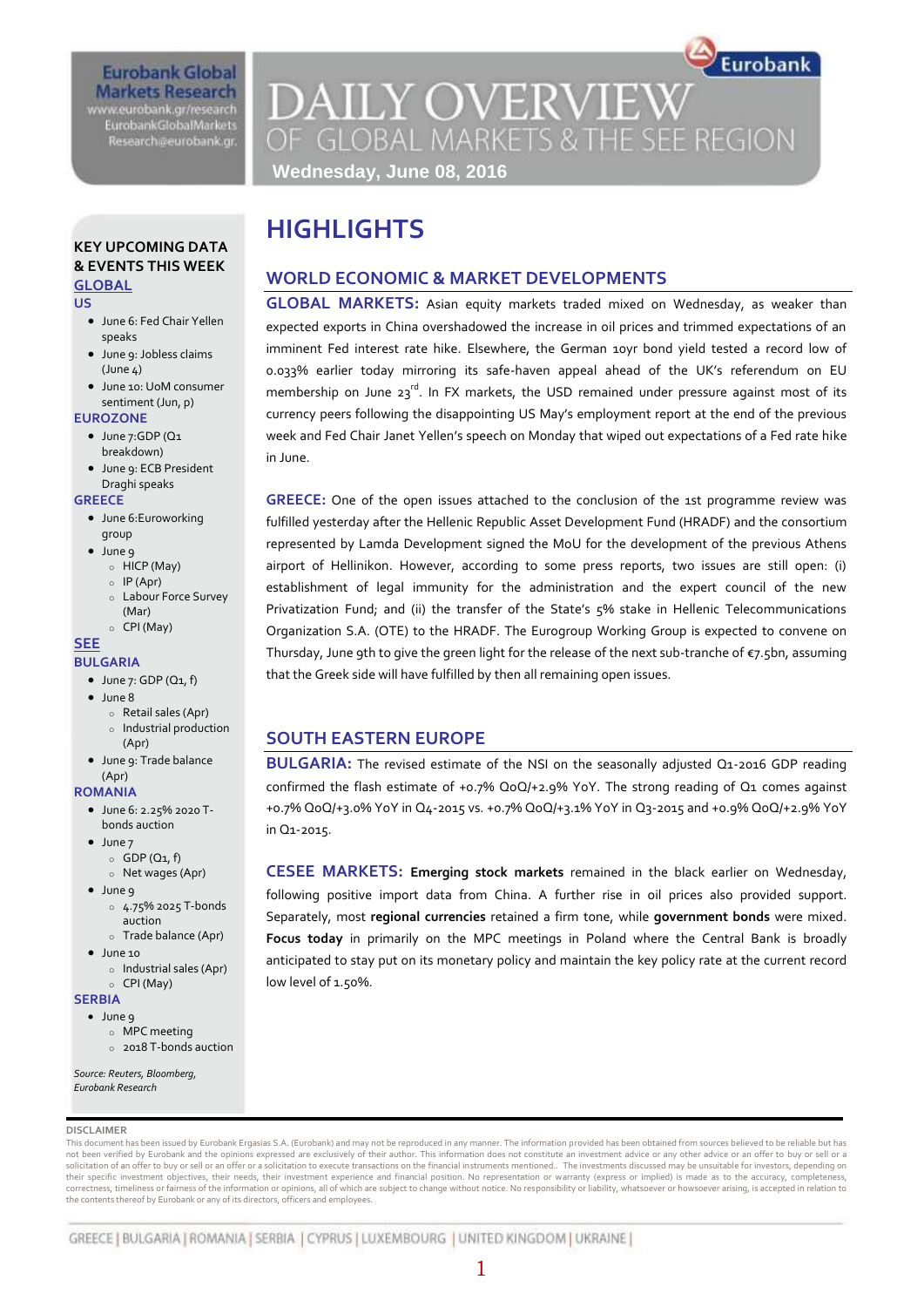November 14, 2013

June 8, 2016





**ATHENS GEN. INDEX** 1150 1000 850 700 550 400 쁘 Feb-16 Apr-16 Aug-15  $Oct-15$ Dec-15 È

*Source: Reuters, Bloomberg, Eurobank Research*

# **Latest world economic & market developments**

OF GLOBAL MARKETS & THE SEE REGION

### **GLOBAL MARKETS**

**AILY OVERVIEW** 

Asian equity markets traded mixed on Wednesday, as weaker than expected exports in China overshadowed the increase in oil prices and trimmed expectations of an imminent Fed interest rate hike. In more detail, the contraction in Chinese exports widened to -4.1%YoY in dollar terms in May from -1.8%YoY in April, while the import contraction narrowed to - 0.4%YoY from -10.9% in the prior month. In commodity markets, oil traded near its highest level in nearly eight months amid declining US crude stockpiles, with Brent crude oil price hovering around \$51.5/bbl and WTI crude oil price around \$50.5/bbl at the time of writing. Elsewhere, the German 10yr bond yield tested a record low of 0.033% earlier today mirroring its safe-haven appeal ahead of the UK's referendum on EU membership on June 23rd. In FX markets, the USD remained under pressure against most of its currency peers following the disappointing US May's employment report at the end of the previous week and Fed Chair Janet Yellen's speech on Monday that wiped out expectations of a Fed rate hike in June. The EUR/USD was hovering in early European trade close to a four-week high of 1.1393 marked on Monday, while the USD/JPY was standing close to 107.03/04 at the time of writing. Japan's upwardly revised Q1 GDP to 0.5%QoQ from an initial 0.4%QoQ estimate also had an impact.

okosma@eurobank.gr

Eurobank

### **GREECE**

One of the open issues attached to the conclusion of the  $1<sup>st</sup>$  programme review was fulfilled yesterday, after the Hellenic Republic Asset Development Fund (HRADF) and the consortium represented by Lamda Development signed the MoU for the development of the previous Athens airport of Hellinikon. The MoU includes amended terms compared to those incorporated in the initial agreement which was signed in November 2014 while, as was revealed by government spokesperson Olga Gerovasili, the final agreement will be signed on November 16th, 2016. The initial deal called for the consortium to pay for the acquisition of the share capital of Hellinikon €915mn in several installments by 2022 and spend about €6bn to turn the 620-hectare seafront complex into a seaside town of hotels, residence and shops. According to the HRADF, under the new deal, almost half of the said amount will now be paid by 2018, while the total investment will reach €8bn, with most of it expected to be concluded in 12 years rather than 15 years under the initial deal. However, according to some press reports, two issues are still open: (i) establishment of legal immunity for the administration and the expert council of the new Privatization Fund; and (ii) the transfer of the State's 5% stake in Hellenic Telecommunications Organization S.A. (OTE) to the HRADF. According to the government spokesperson, for the transfer of the OTE stake to HRADF there should be some legal actions on behalf of Deutsche Telekom as the latter owns a 40% stake in OTE and has a right to "first refusal" of any sale of State stake. Meanwhile, the Eurogroup Working Group (EGW) is expected to convene on Thursday, June 9th to give the green light for the release of the next sub-tranche of €7.5bn, assuming that the Greek side will have fulfilled by then all remaining open issues. In other news, with regard to commercial transactions of Greece, the trade balance for the 4-month period from January to April 2016 (including the value of ships) recorded a deficit of  $\epsilon$ 6,517bn, up by 1.4% compared to the corresponding period of 2015. The total value of exports-dispatches came in at €7.831bn and the total value of imports-arrivals stood at €14.348bn, recording a 7.5% and 3.7% drop, respectively, relative to the corresponding period a year earlier.

ppetropoulou@eurobank.gr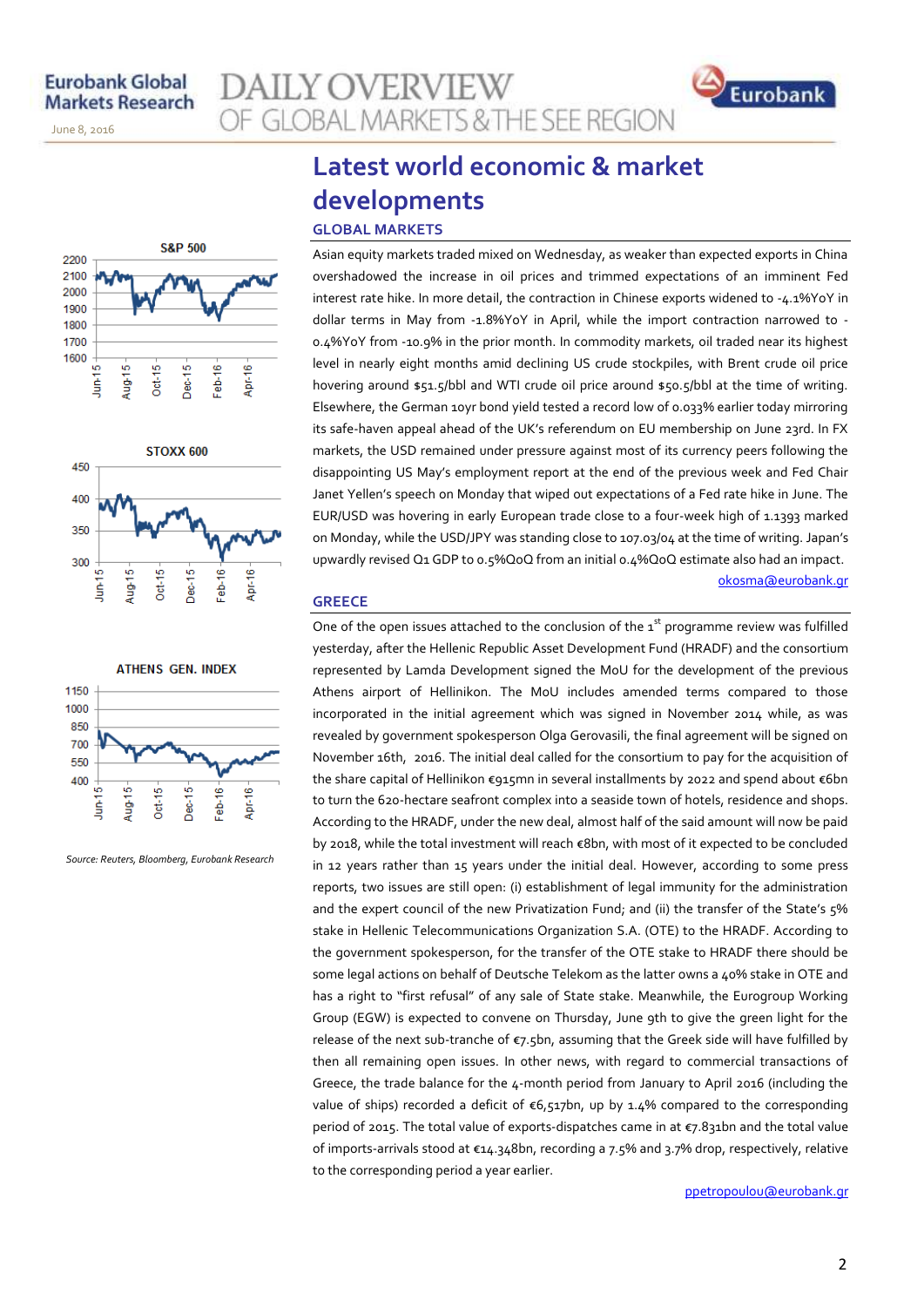# **Eurobank Global Markets Research**

November 14, 2013

**AILY OVERVIEW** OF GLOBAL MARKETS & THE SEE REGION



| <b>BULGARIA: Indicators</b> | 2014   | 2015e              | 2016f  |  |  |  |
|-----------------------------|--------|--------------------|--------|--|--|--|
| Real GDP growth %           | 1.6    | 2.9                | 3.0    |  |  |  |
| $CPI(pa, yoy \%)$           | $-1.4$ | $-0.1$             | 1.0    |  |  |  |
| <b>Budget Balance/GDP*</b>  | $-3.7$ | $-3.3$             | $-2.0$ |  |  |  |
| Current Account/GDP         | 0.9    | 1.5                | 1.0    |  |  |  |
| <b>EUR/BGN</b> (eop)        | 1.9558 |                    |        |  |  |  |
|                             |        | 2015 current 2016f |        |  |  |  |
| Policy Rate (eop)           |        | N/A                |        |  |  |  |

*\* on a cash basis*

*Source: Reuters, Bloomberg, Eurobank Research, National Authorities*

| <b>CYPRUS: Indicators</b>  | 2014   | 2015e  | 2016f  |
|----------------------------|--------|--------|--------|
| Real GDP growth %          | $-2.5$ | 1.5    | 1.8    |
| НІСР (ра, уоу %)           | $-0.3$ | $-1.5$ | 0.5    |
| <b>Budget Balance/GDP*</b> | $-0.2$ | $-0.9$ | $-0.1$ |
| Current Account/GDP        | $-5.1$ | $-5.5$ | $-4.5$ |
| * ESA 2010                 |        |        |        |

*Source: Reuters, Bloomberg, Eurobank Research, National Authorities*

| <b>ROMANIA: Indicators</b> | 2014   | 2015e   | 2016f  |
|----------------------------|--------|---------|--------|
| Real GDP growth %          | 2.9    | 3.8     | 4.1    |
| CPI (pa, yoy $%$ )         | 1.1    | $-0.4$  | $-0.1$ |
| Budget Balance/GDP *       | $-1.9$ | $-1.9$  | $-2.8$ |
| Current Account/GDP        | $-0.4$ | $-1.0$  | $-2.0$ |
| <b>EUR/RON</b> (eop)       | 4.48   | 4.52    | 4.35   |
|                            | 2015   | current | 2016f  |
| Policy Rate (eop)          | 1.75   | 1.75    | 2.00   |

*\* on a cash basis*

*Source: Reuters, Bloomberg, Eurobank Research, National Authorities*

| <b>SERBIA: Indicators</b>                      | 2014   | 2015e   | 2016f  |  |  |  |  |  |  |
|------------------------------------------------|--------|---------|--------|--|--|--|--|--|--|
| Real GDP growth %                              | $-1.8$ | 0.7     | 1.8    |  |  |  |  |  |  |
| CPI (pa, yoy %)                                | 2.1    | 1.5     | 2.8    |  |  |  |  |  |  |
| <b>Budget Balance/GDP</b>                      | $-6.7$ | $-3.7$  | $-4.0$ |  |  |  |  |  |  |
| Current Account/GDP                            | -6.0   | $-47$   | $-4.6$ |  |  |  |  |  |  |
| EUR/RSD (eop)                                  | 121.38 | 121.52  | 125.00 |  |  |  |  |  |  |
|                                                | 2015   | current | 2016f  |  |  |  |  |  |  |
| Policy Rate (eop)                              | 4.25   | 4.25    | 4.00   |  |  |  |  |  |  |
| Source: Reuters, Bloomberg, Eurobank Research, |        |         |        |  |  |  |  |  |  |

*National Authorities*



| <b>Credit Ratings</b> |                |       |              |  |  |  |  |  |  |
|-----------------------|----------------|-------|--------------|--|--|--|--|--|--|
| L-T ccv               | Moody's        | S&P   | <b>Fitch</b> |  |  |  |  |  |  |
| <b>SERBIA</b>         | B <sub>1</sub> | RR-   | $B+$         |  |  |  |  |  |  |
| <b>ROMANIA</b>        | Baa3           | RRR-  | RRR-         |  |  |  |  |  |  |
| <b>BULGARIA</b>       | Baa2           | $BB+$ | BBB-         |  |  |  |  |  |  |
| <b>CYPRUS</b>         | R1             | RR-   | R+           |  |  |  |  |  |  |

*Source: IMF, EC, Reuters, Bloomberg, National Authorities, Eurobank Research*

# **Latest world economic & market developments in the CESEE region BULGARIA**

The revised estimate of the NSI on the seasonally adjusted Q1-2016 GDP reading confirmed the flash estimate of +0.7% QoQ/+2.9% YoY. The strong reading of Q1 comes against +0.7% QoQ/+3.0% YoY in Q4-2015 vs. +0.7% QoQ/+3.1% YoY in Q3-2015 and +0.9% QoQ/+2.9% YoY in Q1-2015. From a demand point of view, final consumption made a strong positive contribution (+1.7pps in Q1-2016 vs. +1.4pps in Q4-2015). Final consumption expanded by +0.4% QoQ/+2.1% YoY in Q1-2016 up from +0.5% QoQ/+1.8% YoY in Q4-2015 vs. 0.0% QoQ/-0.7% YoY in Q1-2015. Rising real wages, the improving consumer and business sentiment trend, lower on annual basis energy prices - Bulgaria has the highest energy consumption intensity in EU-28 - and further gains in employment were among the principal drivers of the spending recovery. The improvement of labor market conditions in 2015 and further in Q1-2016 has set the foundations for consumption to have a bigger weight on this year's growth in Bulgaria. Unemployment has declined to 7.3% in March and further to 7.1% in April, from 10.0% a year ago, as the economy adds more jobs in the labor-intensive areas of specialized services. From a sectorial point of view, professional (+6.2% YoY) and financial services (+6.9% YoY) were among the most dynamic in Q1-2016.

On the negative side, investments entered negative territory after three consecutive positive readings. Gross fixed capital formation contracted by -3.6% QoQ/-3.9% YoY in Q1-2016 down from -0.9% QoQ/+1.1% YoY in Q4-2015 vs. -0.3% QoQ/+1.4% YoY in Q3-2015. To some extent, the latter mirrors the negative base effects as a result of the increased EU funds absorption in the past year ahead of the closing of the programming period 2007-2013, but also the fact that public investment spending is traditionally skewed to the last quarter of the year. Exports decelerated sharply to +0.0% QoQ/+0.3% YoY in Q1-2016 vs. +5.4% QoQ/+6.1% YoY in Q4-2015 despite the good performance of Euroarea, the main trade partner of Bulgaria. Yet, the contribution of net exports turned out less positive than previous quarters (+1pps in Q1 vs. +1.2pps in Q4) but still not a drag on growth as a result of imports' faster deceleration: -1.2% QoQ/-1.3% YoY in Q1-2016 vs. +3.8% QoQ/+4.1% YoY in Q4. Overall, the strong growth momentum was sustained in Q1. Yet, our GDP forecast still stands at 2.6% in 2016, as we see downside risks for growth stemming primarily from lower EU funds absorption mirroring the beginning of the new multi-annual EU budgeting program period, a lower than last year's fiscal policy impulse and rising external environment headwinds for exporters.

igkionis@eurobank.gr

Eurobank

# **CESEE MARKETS**

**Emerging stock markets** remained in the black earlier on Wednesday, following positive import data from China. A further rise in oil prices, which hit a new multi-month high above \$50 bbl, also provided support. Riskier assets are also bolstered by scaled back expectations for a Fed rate hike in the coming months after disappointing US labour data released last Friday and Fed Yellen's relatively dovish comments earlier in the week. In this context, the MSCI Emerging Markets index rose for the fifth consecutive session reaching a new onemonth peak. Separately, most **regional currencies** retained a firm tone, while **government bonds** were mixed. **Focus today** in primarily on the MPC meetings in Poland. The Central Bank is broadly anticipated to stay put on its monetary policy and maintain the key policy rate at the current record low level of 1.50%.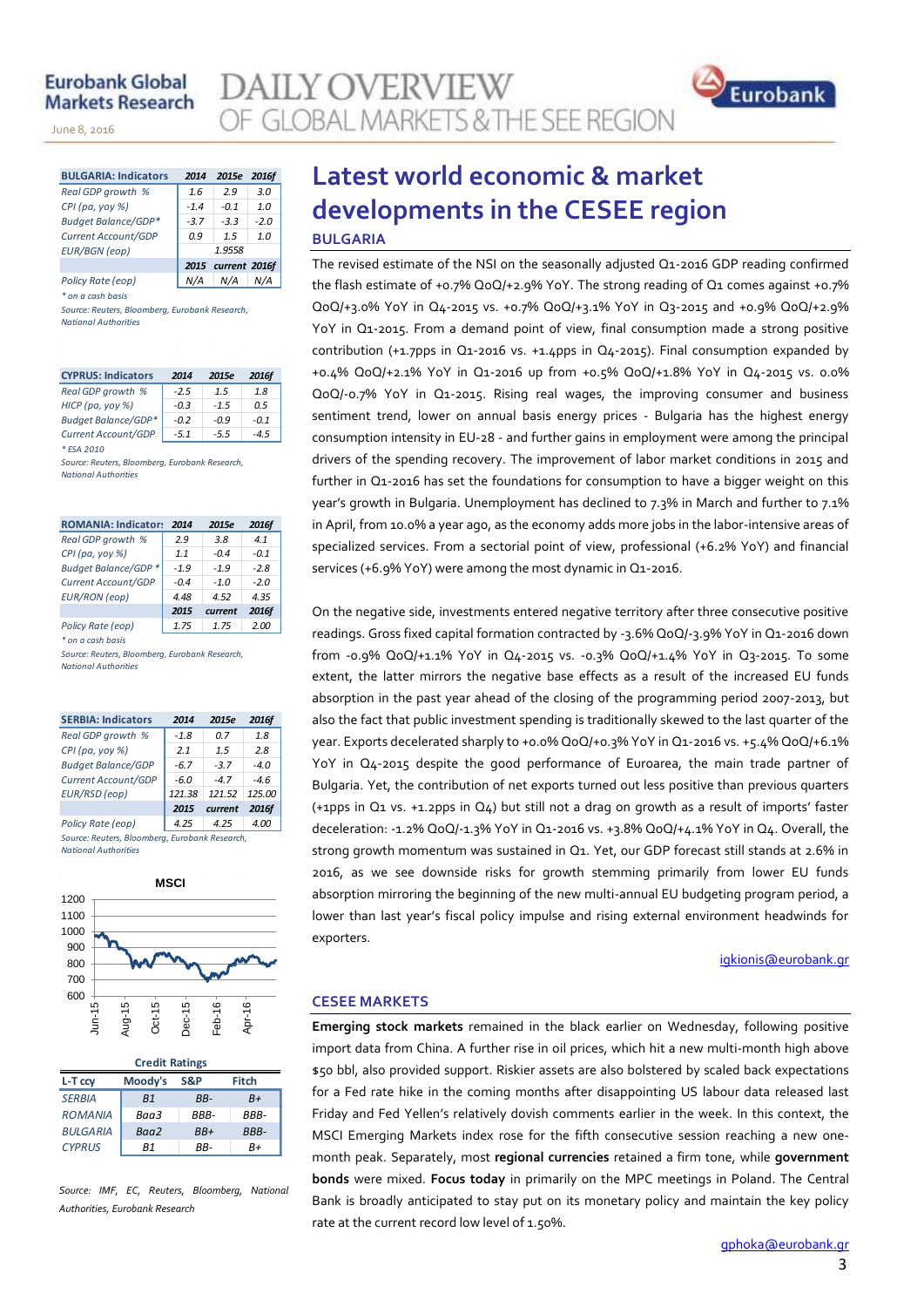# **Eurobank Global Markets Research**

June 8, 2016

**DAILY OVERVIEW**<br>OF GLOBAL MARKETS & THE SEE REGION



#### **GLOBAL MARKETS**

November 14, 2013

| <b>GLOBAL MARKETS</b> |          |      |             |                |        |      |             |                         |         |              |                 |                    |      |         |             |
|-----------------------|----------|------|-------------|----------------|--------|------|-------------|-------------------------|---------|--------------|-----------------|--------------------|------|---------|-------------|
| <b>Stock markets</b>  |          |      |             | <b>FOREX</b>   |        |      |             | <b>Government Bonds</b> |         |              |                 | <b>Commodities</b> |      |         |             |
|                       | Last     | ΔD   | <b>AYTD</b> |                | Last   | ΔD   | <b>AYTD</b> | (yields)                | Last    | <b>ADbps</b> | <b>AYTD bps</b> |                    | Last | ΔD      | <b>AYTD</b> |
| S&P 500               | 2114.95  | 0.3% | 3.5%        | <b>EUR/USD</b> | 1.1352 | 0.0% | 4.6%        | $UST - 10yr$            | 1.71    | -3           | -56             | GOLD               | 1241 | $-0.3%$ | 16.9%       |
| Nikkei 225            | 16675.45 | 0.6% | $-12.4%$    | <b>GBP/USD</b> | 1.4566 | 0.9% | $-1.2%$     | Bund-10vr               | 0.05    | $-4$         | $-58'$          | <b>BRENT CRUDE</b> | 51   | 0.8%    | 36.6%       |
| STOXX 600             | 345.98   | 1.0% | $-5.4%$     | USD/JPY        | 107.27 | 0.3% | 11.9%       | $JGB - 10$ vr           | $-0.12$ |              | -381            | LMEX               | 2272 | 0.5%    | 3.1%        |
|                       |          |      |             |                |        |      |             |                         |         |              |                 |                    |      |         |             |

### **CESEE MARKETS**

| <b>SERBIA</b><br><b>ROMANIA</b> |                      |                     |                 |                        |                     |                    | <b>BULGARIA</b> |                       |                    |                  |                 |
|---------------------------------|----------------------|---------------------|-----------------|------------------------|---------------------|--------------------|-----------------|-----------------------|--------------------|------------------|-----------------|
| <b>Money Market</b>             |                      |                     |                 |                        | <b>Money Market</b> |                    |                 | <b>Money Market</b>   |                    |                  |                 |
| <b>BELIBOR</b>                  | Last                 | <b>ADbps</b>        | <b>AYTD bps</b> | <b>ROBOR</b>           | Last                | <b>ADbps</b>       | ∆YTD bps        | <b>SOFIBOR</b>        | Last               | <b>ADbps</b>     | <b>∆YTD bps</b> |
| T/N                             | 290                  | 0                   | $-13$           | O/N                    | 0.39                | 0                  | $-14$           | <b>LEONIA</b>         | $-0.40$            | 0                | $-41$           |
| 1-week                          | 3.01                 | 0                   | $-18$           | 1-month                | 0.58                | $\mathbf{1}$       | $-11$           | 1-month               | $-0.15$            | 0                | $-30$           |
| 1-month                         | 3.19                 | 0                   | $-32$           | 3-month                | 0.75                | 0                  | $-27$           | 3-month               | $-0.04$            | $-1$             | $-30$           |
| 3-month                         | 3.38                 | 0                   | $-45$           | 6-month                | 1.01                | $\mathbf{1}$       | $-33$           | 6-month               | 0.11               | 0                | $-42$           |
| 6-month                         | 3.61                 | 0                   | $-42$           | 12-month               | 1.17                | 0                  | $-35$           | 12-month              | 0.45               | 0                | $-52$           |
| <b>RS Local Bonds</b>           |                      |                     |                 | <b>RO Local Bonds</b>  |                     |                    |                 | <b>BG Local Bonds</b> |                    |                  |                 |
|                                 | Last                 | <b>ADbps</b>        | <b>AYTD bps</b> |                        | Last                | <b>ADbps</b>       | <b>AYTD bps</b> | (yields)              | Last               | <b>ADbps</b>     | ∆YTD bps        |
| 3Y RSD                          | 3.30                 | #N/A N/A            | $-29$           | 3Y RON                 | 1.78                | $-1$               | $-15$           | 3Y BGN                | 0.40               | 0                | $-20$           |
| 5Y RSD                          | 5.29                 | 0                   | 16              | 5Y RON                 | 2.67                | $\pmb{\mathit{O}}$ | $-13$           | 5Y BGN                | 1.12               | $-1$             | $-15$           |
| 7Y RSD                          | 5.77                 | 0                   | $-193$          | 10Y RON                | 3.57                | 0                  | $-21$           | 10Y BGN               | 2.43               | 0                | $-23$           |
| <b>RS Eurobonds</b>             |                      |                     |                 | <b>RO Eurobonds</b>    |                     |                    |                 | <b>BG Eurobonds</b>   |                    |                  |                 |
|                                 | Last                 | <b>ADbps</b>        | <b>AYTD bps</b> |                        | Last                | <b>ADbps</b>       | <b>AYTD bps</b> |                       | Last               | <b>ADbps</b>     | <b>AYTD bps</b> |
| USD Nov-17                      | 2.48                 | $\pmb{\mathcal{1}}$ | $-68$           | <b>EUR Oct-25</b>      | 2.44                | #N/A N/A           | $-13$           | <b>EUR Jul-17</b>     | 0.00               | 43               | $-7$            |
| USD Nov-24                      | 6.19                 | 0                   | $-22$           | USD Jan-24             | 3.40                | $-1$               | $-38$           | <b>EUR Sep-24</b>     | 2.30               | -9               | $-12$           |
|                                 |                      |                     |                 | <b>CDS</b>             |                     |                    |                 | <b>CDS</b>            |                    |                  |                 |
| <b>CDS</b>                      | Last                 | <b>ADbps</b>        | <b>AYTD bps</b> |                        | Last                | <b>ADbps</b>       | ∆YTD bps        |                       | Last               | <b>ADbps</b>     | <b>AYTD bps</b> |
| 5-year                          | 250                  | 1                   | $-24$           | 5-year                 | 109                 | $-1$               | $-24$           | 5-year                | 147                | $-1$             | $-24$           |
| 10-year                         | 292                  | $\mathbf{1}$        | $-47$           | $10$ -year             | 151                 | $-1$               | $-21$           | 10-year               | 190                | $-2$             | $-26$           |
| <b>STOCKS</b>                   |                      |                     |                 | <b>STOCKS</b>          |                     |                    |                 | <b>STOCKS</b>         |                    |                  |                 |
|                                 | Last                 | ΔD                  | <b>AYTD</b>     |                        | Last                | $\Delta D$         | <b>AYTD</b>     |                       | Last               | ΔD               | <b>AYTD</b>     |
| BELEX15                         | 615.7                | $-0.18%$            | $-4.40%$        | <b>BET</b>             | 6628.5              | 1.03%              | $-5.37%$        | <b>SOFIX</b>          | 446.8              | 0.61%            | $-3.06%$        |
| <b>FOREX</b>                    |                      |                     |                 | <b>FOREX</b>           |                     |                    |                 | <b>FOREX</b>          |                    |                  |                 |
|                                 | Last                 | ΔD                  | <b>AYTD</b>     |                        | Last                | ΔD                 | <b>AYTD</b>     |                       | Last               | AD               | <b>AYTD</b>     |
| <b>EUR/RSD</b>                  | 123.38               | $-0.11%$            | $-1.45%$        | <b>EUR/RON</b>         | 4.506               | 0.17%              | 0.18%           | USD/BGN               | 1.723              | $-0.03%$         | 4.49%           |
|                                 | <b>BELEX15 Index</b> |                     |                 |                        |                     | <b>BET Index</b>   |                 |                       | <b>SOFIX Index</b> |                  |                 |
| 750                             |                      |                     |                 | 8000                   |                     |                    |                 | 600                   |                    |                  |                 |
| 700                             |                      |                     |                 | 7500                   |                     |                    |                 | 550                   |                    |                  |                 |
| 650                             |                      |                     |                 | 7000                   |                     |                    |                 | 500                   |                    |                  |                 |
| 600                             |                      |                     |                 |                        |                     |                    |                 |                       |                    |                  |                 |
| 550                             |                      |                     |                 | 6500                   |                     |                    |                 | 450                   |                    |                  |                 |
| 500                             |                      |                     |                 | 6000                   |                     |                    |                 | 400                   |                    |                  |                 |
| Jun-15                          |                      |                     |                 | Jun-15                 | Aug-15<br>Oct-15    | Dec-15<br>Feb-16   | Apr-16          | <b>Jun-15</b>         | Oct-15             | Dec-15<br>Feb-16 | Apr-16          |
|                                 | $Sep-15$             | Dec-15              | Mar-16          |                        |                     |                    |                 |                       | Aug-15             |                  |                 |
|                                 |                      |                     |                 |                        |                     |                    |                 |                       |                    |                  |                 |
| EUR/RSD                         |                      |                     |                 | <b>EUR/RON</b><br>4.60 |                     |                    |                 | <b>USD/BGN</b>        |                    |                  |                 |
| 124                             |                      |                     |                 | 4.55                   |                     |                    |                 | 1.90                  |                    |                  |                 |
| 122<br>4.50                     |                      |                     |                 |                        |                     | 1.80               |                 |                       |                    |                  |                 |
|                                 | 4.45                 |                     |                 |                        |                     |                    |                 | 1.70                  |                    |                  |                 |
| 120                             |                      |                     |                 | 4.40                   |                     |                    |                 | 1.60                  |                    |                  |                 |
| 118                             |                      |                     |                 | 4.35                   |                     |                    |                 | $1.50$                |                    |                  |                 |
| Jun-15                          | $Sep-15$             | Dec-15              | Mar-16          | $J$ un-15              | $Sep-15$            | Dec-15             | Mar-16          | $J$ un-15             | $Sep-15$           | Dec-15<br>Mar-16 |                 |
|                                 |                      |                     |                 |                        |                     |                    |                 |                       |                    |                  |                 |

*Source: Reuters, Bloomberg, Eurobank Economic Analysis and Financial Markets Research*

*Data updated as of 1820 EEST of the prior session*